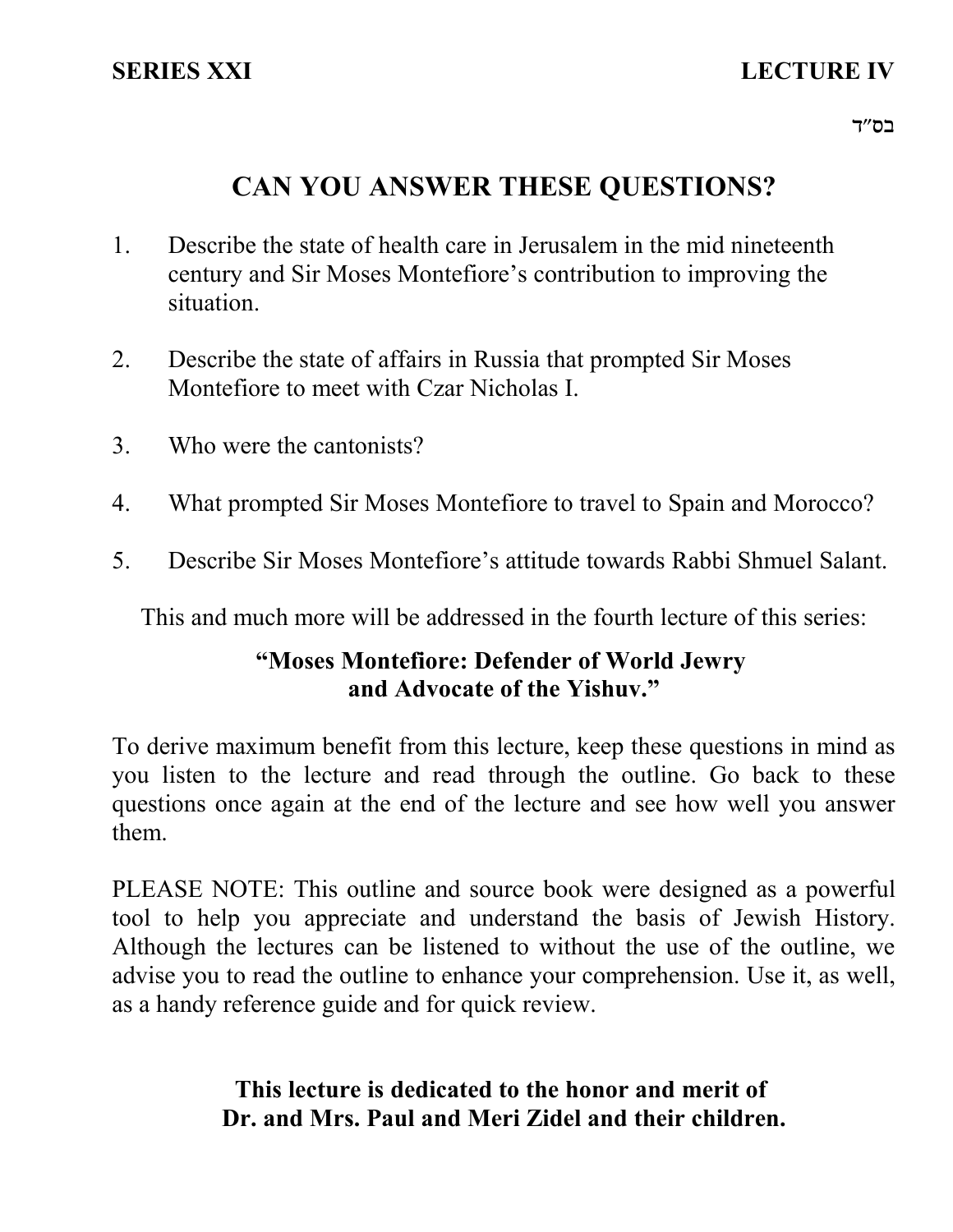#### THE EPIC OF THE ETERNAL PEOPLE Presented by Rabbi Shmuel Irons

#### Series XXI Lecture #4

#### **MOSES MONTEFIORE:** DEFENDER OF WORLD JEWRY AND ADVOCATE OF THE YISHUV

#### $\mathbf{L}$ Moses Montefiore and the State of Jerusalem's Health Care

 $A_{\cdot}$ 

יומם לא נחתי ולילה לא ישנתי, עדי פתאום בא היום שקויתיהו, בא האיש אשר בקשתיהו, הלא זה הבחור אשר מתיצב לפניכם היום, איש ירא אלקים הרופא כמ"ה שמעון בן כמוה"ר נתן פ ר ע נ ק י ל מק"ק צילץ במדינת שלעזין. הנה הקרה ד' לפני למען ילך עד ציון הר קדשנו ולרפאות עניי אחינו הנגועים בתחלואים שונים בע"ה. ועתה הרנינו יושבי ירושלים, גילו, שפרו גורלכם. חבלים בנעימים לכם יציע, כי הוא ימציא מזור ותרופה *לכל* אשר יבוא לפניו, ובל יאמרו בארצנו עוד, בני ציון הולכים לשאול בקסמים אשר במתק שפתיהם יורידו את נפשות בני ישראל שאולה, ואנכי נתתי לרופא הנ"ל למנה כל צרי ומרקחת ותחבושת להכין מטה ומנוח לאומללים ונדכאים, שמתי כסף באמתחתו למהר אליכם, גם אתן לו חלף עבודתו בשלשת השנים הראשונות, מהברכה אשר חנני ד׳, ודבר זה אזכרהו בנדבת לבי למען יעמוד חי ושמח לפניכם. . . . משה מונטפיורי. אגרת ממשה מונטפיורי לק״ק ירושלים אודות דר׳ פרענקיל הובא בס׳ שלש דורות בישוב, ר׳ מרדכי סולומון

I hadn't rested by day nor slept at night [working on this problem,] when suddenly the day that I had hoped for came. The young man that I am presenting before you today is a G-d fearing physician by the name of R. Shimon ben R. Nathan Fraenkel from the city of Zulz, Silesia (Germany). Behold, Hashem has created the opportunity for him to go unto Zion, the holy mountain, to heal the impoverished of our people who are suffering from various illnesses. This is an occcasion for you, the residents of Jerusalem, to sing and rejoice for Hashem has improved your lot. He has presented before you a most pleasant lot, as [Dr. Fraenkel] will provide the proper medication for those who come to him. No one should ever say again that the residents of Zion are descending to hell through the sweet talk of [the missionaries] who are actively bringing them down there. I have given to the above named physician all of the medications and dressings in order to provide succor and peace of mind to the wretched and miserable. I have provided him with ready available funds to give you and have also already given him his first three years of salary, from the abundance with which Hashem has blessed me. I have done this in order that he be able to happily live amongst you. . . . Moshe Montefiore. Letter from Moses Montefiore to the Jerusalem community regarding the appointment of Dr. Simeon Fraenkel, quoted in Shalosh Doros B'Yishuv by R. Mordechai Solomon

<sub>B</sub>

## אמשטרדם יום ד' ערב פסח יד ניסן להדר"ת לפ"ג

רב ברכות לראש צדיק . . . כמהר״ר חיים אברהם גאגין ר״ב ור״מ בעה״ק . . . נראה בעליל מה בלבם של אותן האנשים הרוצים לבנות בית החולים ובית הלמוד, הן כבר שניתי ושלשתי לצייר הצרה, המסתעפת מאותו בית החולים שהמציא המין פיליפזאן (מראשי הרפורמים בימים ההם) לבנות שם בעיקו"ת ת"ו, ונספה אליו בית למוד כתב ולשון לעז, עתה חזר ויצא באירענט מס' 9 ארטיקעל באריכות על אותו ענין, בלי חתימת שם הכותב, אפשר אעפ״כ מא׳ מן המינים לעווינשטיין וקירהיים ימ״ש, וכתבו סתם שיהי נראה כאלו זולתם ג״כ מסכים בדבר, . . . ולפענ״ד המוטב הוא שלא לתת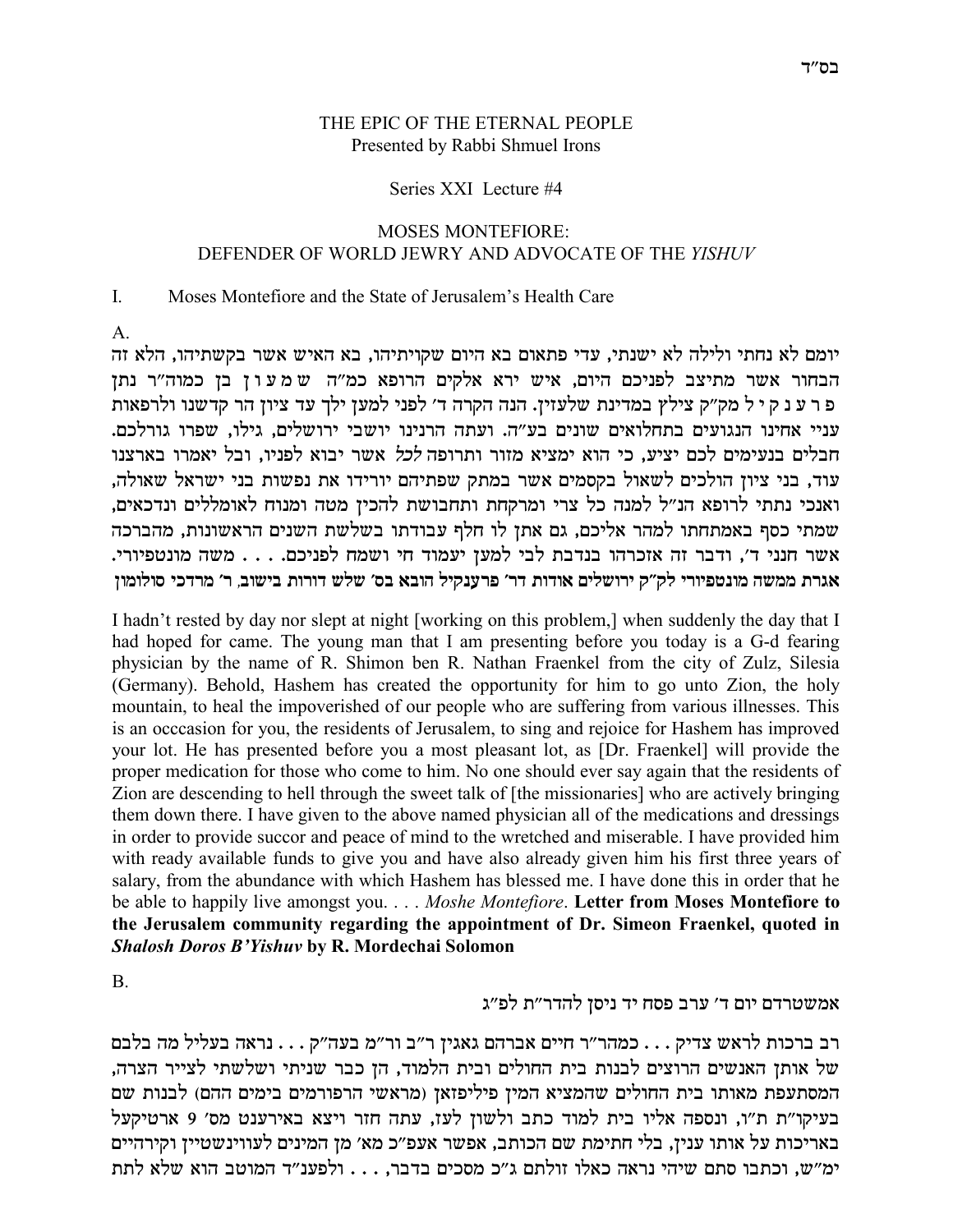טעם כלל לגזרתם כ״א מטעם הנכון נמנו וגמרו וגזרו שלא יקום ולא יהיה האספיטאל וחצר הלמוד שהסכימו בחו"ל לעשותו בעה"ק ירושלים ת"ו ויגזרו בחרם העובר על גזרתם, וידפיסו כתבם שם וישלחוהו לחו"ל, סוף דבר בין יבין רומעכ"ת נר"ו את אשר לפניהם, ויאזרו חיל לכבוד שמים לבטל **,uilxb dyn sqei ,l`xyic drx`c `xn 'q** .h"q oxdrl lyxid iav 'wd . . . .zeyrl enfi xy` z` **xrbpifly sqei `aiwr axd i"r `"qxz zpya dpey`xa qtcp**

Amsterdam, Wednesday, Erev Pesach, 14th of Nisan, 5604 (1844)

An abundance of blessings shall be placed upon the head of the tzaddik (saint) . . . *Moreinu V'Rabbainu* (Our Master and Teacher) Rav Chaim Gagin, Chief Rabbi and Rosh Mesivta of the holy city of Jerusalem. . . . It is evidently apparent what is the intention of those individuals who want to build a hospital and school. I have already written repeatedly regarding the danger that would come about through the hospital that was proposed by that heretic [Ludwig] Philippson, [Rabbi of Magdeburg, one of the leading Reform Rabbis of the time,] to be built in the holy city, . . . and an attached school where writing and language skills of foreign languages would be taught. Recently, a lengthy article appeared in [the periodical,] the Orient, issue number nine, dedicated to this issue, which was published anonymously. It is quite likely that it was authored by one of the heretics such as Levinstein or Kirheim, may their names be blotted out. It was written anonymously in order so that it would appear that others also approve of this thing. ... In my humble opinion it would be better not to state a specific reason when issuing their decree but rather state, "based on sound grounds, the [rabbis] came to a decision and decreed that there should not be erected nor be in existence the hospital and school yard which was decided upon by those outside of Eretz Yisrael to be built in the holy city of Jerusalem," and a writ of *cherem* (excommunication) be issued against anyone who violates this decree. They should publish this and send copies to *chutz l'aretz* (outside of Eretz Yisrael). In conclusion, his excellency should understand the severity of the issue and muster the courage for the sake of Heaven to annul that which they are planning. . . . The insignificant, Tzvi Hirsch Lehren. **Mara D'Ara D'Yisrael, R. Yosef Moshe Gerlitz. This letter was first published in Jerusalem by HaRav Akiva Yosef Schlesinger in 1901**

C.

בע״ה פה לאנדאן יום ב׳ כ״א תמוז התר״ד לבה״ע, החיים והשלו׳ בל ימנע מאת הרב החכם מו״ה חיים אברהם גאגין מנהל עדת ישורון בעה"ק ירושלם תובבי"א, מכתבו הנעים הגיע אלי זה ימים אחדים ולא אחרתי להשיב על דבריו מפני הכבוד אשר יאות לאדוני, הן אמת כאשר קראתי דברי הרופא ס׳ פראנקל אשר שלח אלי אמרים כי טוב הדבר אם תבנה הבית כי תחזיק רגלי האנשים בלתי ימעדו קרסולים בעמדם על התורה ועל העבודה ולא ילכו עוד לבית המנוגע מתחלואי הנפש (בית החולים של המיסיוז) אבל מעת אשר ראיתי ממכתבו כי נפל פחד על אדוני באמרו אולי יליזו הבאים לירושלים את רגלי ההולכים על אדמת הקדש מדרכי הטוב, גם אנוכי משכתי את ידי מעשות טוב או רע בבנין בית חולים. והוא אדוני המנהל<sup>'</sup> את עדתו והוא היושב תוך ירושלם עיר קדשינו ולו יאות הבינה לדעת יותר טוב ממני האם טובה או רעה תצא לפני אחב"י בבנין הנ"ל, ואני כבר אמרתי לאדוני פעמים ושלש, כי כל חפצי וכל מגמתי להרים קרן התורה ולהאדירה, ותפלתי לא–ל חי ליטע יראתו בלבנו לבלתי נסור אחרי דעות זרות באמונתנו, גם את זאת אודיע למעכ״ת כ*י* מעולם לא אסכים להקים בית הספר בעה"ק מבלי היות לחכמי ירושלם הכח לנהל את התלמידים והמלמדים כחפצם בתורת ד' וביראתו, כי ידעתי את חכמי עה"ק אשר יודעים להורות הדרך אשר ילכו בו בנינו ובנותינו, לכן כדברי אשר ערכתי לפני אדוני היום כן אעשה, הלא הושם לפני אדוני הטוב והרע החיים והמות והוא יבחן ויורה לעדתו מה שיעשו להפיק רצון אבינו שבשמים. – אלה דברי מוקירו **uilxb dyn sqei ,l`xyic `rx`c `xn** .ixeitihpen dyn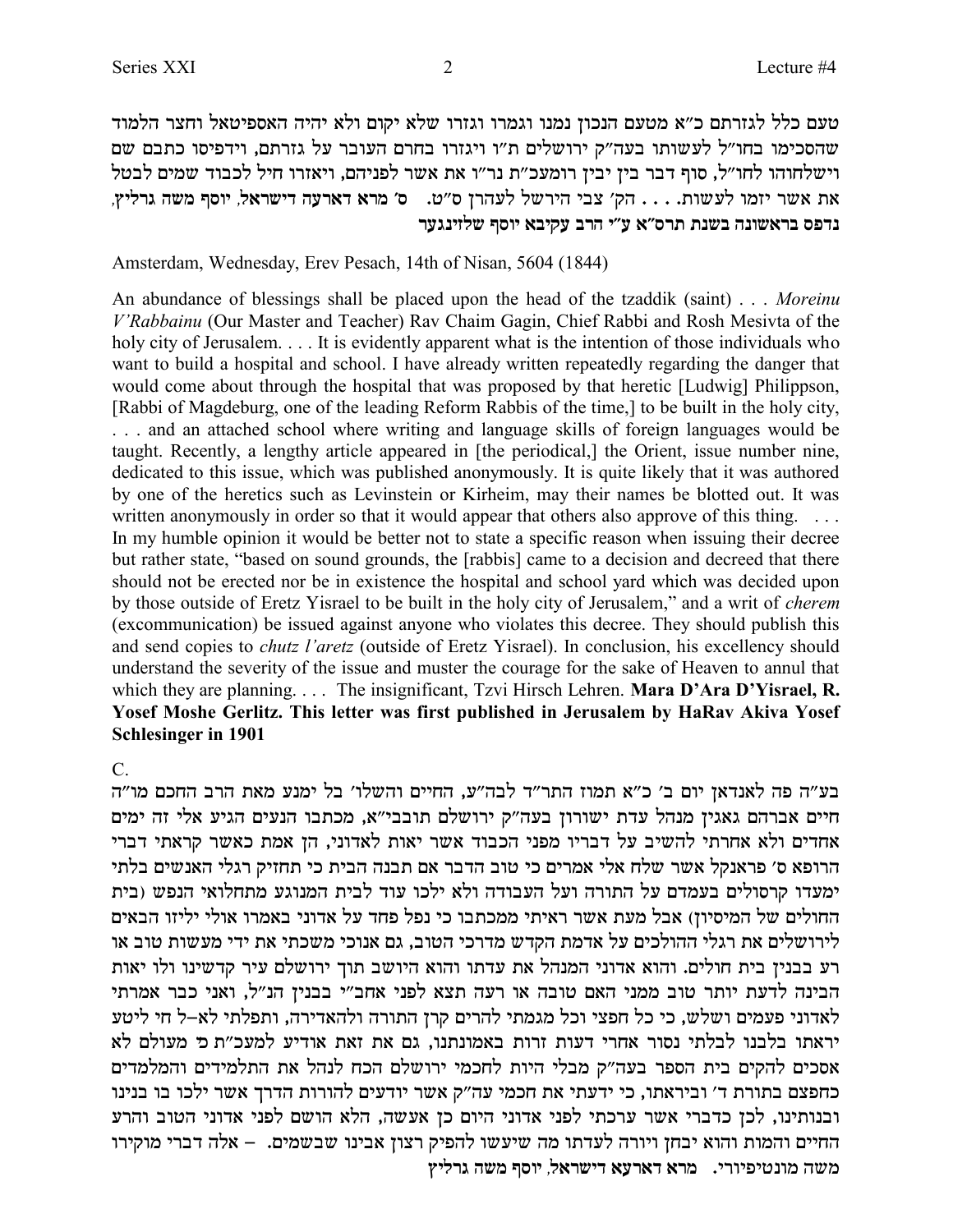*B' Ezras Hashem* (Through the help of G-d),

London, Monday, the 21st of Tamuz, 5604 (1844).

May G-d only continue to grant life and peace to *HaRav HaChacham Moreinu HaRav* Chaim Avraham Gagin, Chief Rabbi of *Adat Yeshurin* (the Sefardic community) in the holy city of Jerusalem, may it be speedily built and established, Amen.

His [excellency's] pleasant letter arrived just a few days ago, and, because of the honor that is due my master, I didn't delay in responding. It is true that when I read the communication from Dr. S[imon] Fraenkel stating that it would be beneficial to build a structure (hospital) that would have sufficient room to take care of the needs of those who are dedicated to the study of Torah and Divine service, without having to go to the spiritually ill structure [built by the missionaries, I committed myself to support that cause]. From the moment I read the letter of his [excellency] and understand his grave concern that those who would be coming [to administrate the hospital] might try to lead astray those who walk on the holy soil [of Eretz Yisrael], I refrained from any involvement towards building the hospital. My master who leads his community and dwells in the midst of our Holy City, certainly understands better than I whether building this hospital will be a force for good or whether it will cause evil to our Jewish brethren. I have already told my master time and again that my only desire and sole purpose is to raise up the banner of Torah and strengthen it. My prayer to the living G-d is that He will plant His fear in our hearts, guarding us from straying after heretical beliefs. Furthermore, I want to make it clear that I have never had any intention of backing any school in Jerusalem where both the students and the teachers are not completely guided by the sages of Jerusalem, in the spirit of Torah and the fear of G-d. I know that the leaders of the city are capable of guiding our sons and daughters in the right way. Therefore, I will do as I have now set forth before my master. Behold, my master has the clarity of knowing what is good or bad, what leads to life and what leads to death, and he will analyze the facts and guide his community to fulfill the will of our Father in Heaven. These are the words of one who recognizes the honor due to his [excellency]. Moses Montefiore. **Mara d'Ara d'Yisrael, Yosef Mosheh Gerlitz** 

D.

הלא ידענו מהות רוב הרופאים בזמננו, בענין אמונתנו הקדושה, בנים לא אמון בם, ואם יבואו איזה מהם לעיר קדשנו ותפארתנו ת"ו, יזרעו זרע המינות ח"ו, וגם אם ירפאו הגופים יחליאו הנפשות, **c"xz ,xc` c"k ,oib`b mdxa` axdl oixdrl yxid iav axdn azkn** .efn dlecb drx jl oi`e

We are well aware of the nature of the majority of today's physicians in regards to their opinions regarding our holy faith, i.e. they are "children in whom there is no faith." (Deuteronomy 32:20) If any of them comes to our holy and splendid city, may it [soon] be built and established, they would plant the seeds of heresy, G-d forbid. Even if they heal the bodies, they will contaminate the souls, concerning which there is no greater evil. **Letter from HaRav Tzvi Hirsch Lehren to the Rishon L'Tzion, HaRav Avraham Gagin, dated the 24th of Adar, 5604 (1844), quoted in Mara d'Ara d'Yisrael, Yosef Mosheh Gerlitz, p. 88** 

E.

ד״ר פרענקיל נתקבל בכבוד ע״י ראשי העדות בירושלם והוא הרבה לעשות לטובת ירושלים, לא רק ברפואה, כי אם גם להטבת המצב החומרי בכלל. כשנתיים אחרי כן שלחו משפחת רוטשילד את הד״ר נימן לירושלים, ובאותם השנים קנתה העדה האשכנזית חצר בקרבת רובע הארמנים, ויסדרו בו הקדש למען קבל שם חולים ובמשך השנים התפתח ונתפרסם בשם בית החולים בקור חולים. **84-83 'nr ,oenel`q dyn l`ei oa ikcxn ,'x :aeyia zexec dyly**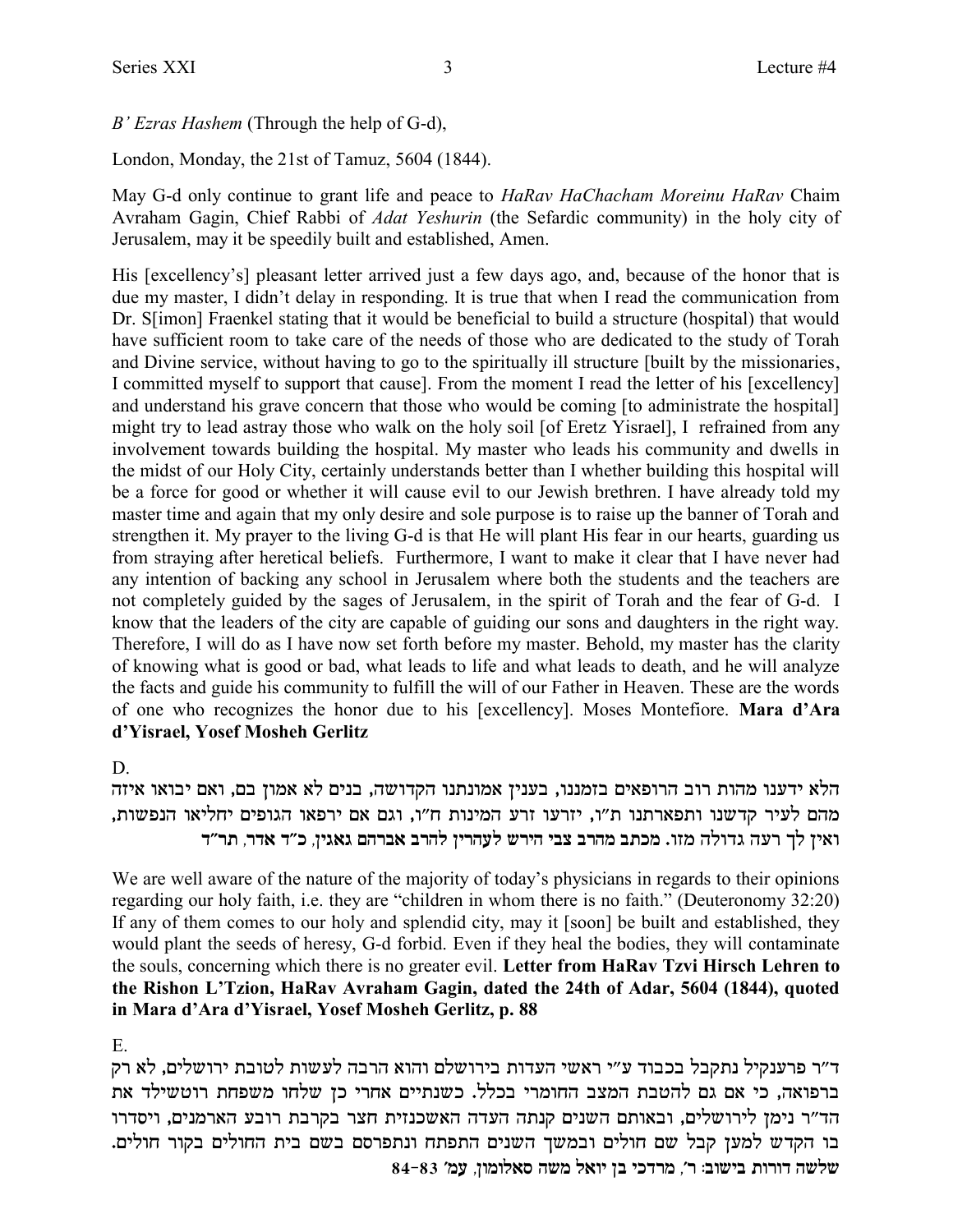Dr. Fraenkel was received with dignity by the heads of the various communities within Jerusalem. [During his stay there,] he bestowed much benefit to Jerusalem's residents, not only in regards to his medical practice but he also helped them materially. Around two years afterwards (?), the Rothschild family sent Dr. Neumann to Jerusalem. During that period the Ashkenazic community acquired a courtyard in the vicinity of the Armenian quarter and established a hostel which accepted ill patients. Over the course of some years it expanded and became known as the Bikur Cholim Hospital. Shelosha Doros B'Yishuv, R. Mordechai ben **Yoel Moshe Solomon** 

#### $F$

בתחילה היה בית חולים בבית שכור, ללא מטות שעל רצפתו היה פרושים מזרונים עליהם היו החולים מוטלים, ושמש בית דין היה מאסף בעיר ככרות לחם עבורם, עמד ר' יצחק [חשין] וקרא לאספה את נכבדי העיר ועוררם והעמידם על הצורך לגשת לבנין בית חולים מסודר ומשוכלל בשביל הישוב הגדל והולך, כתוצאה מאספה זו נאסף סכום כסף הגון אשר בחלקו קנו מגרש להקמת הבנין, מחירי המגרשים אז היו אמנם זולים אלא שעל קרקעות הערבים היו תמיד קופצים עוררים ובעלי דברים הרבה והיה הכרח לסלק בכסף לכל אחד לחוד, באופן הזה נאכל חלק גדול של הכסף עבור רכישת המגרש לבד, כן הוצא כסף רב עבור בגין היסודות שר׳ יצחק עמד על כך שיבנו אותם חזקים שיוכלו להחזיק קומות עליונות, כי חזה מראש כי בית החולים יורחב וברבות הימים יצטרכו לבנות קומה שנייה ושלישית, וכך אזל הכסף כולו ולא היה כבר במה לבנות את בית החולים גופו, הוא קרא אז לאספה שנייה אבל מכיון שלא נראו לעין כל מקורות לכסף החליטו כל הקרואים לחזור ולמכור את המגרש שקנו, ר׳ יצחק פרץ בבכי לשמע החלטתם זו בדמעות שליש ובמילים נרגשות השפיע על כל באי האספה לחזור בהם מהחלטתם. וכתוצאה מאספה זו נשלח שד״ר מיוחד לחוץ לארץ לאסוף כסף למטרת בניית בית החולים. ס׳ דברי ישעיה, רשומות וזכרונות, ר׳ ישעיה חשין

Originally the hospital (hospice) was located in a rented house, without beds. Matresses were spread across the floor upon which the sick were lying. The sexton (shamash) of the rabbinic court (beth din) would collect within the city loaves of bread to feed them. R. Yitzchak Cheshin arose and called an assembly of the prestigious members of the city to arouse them and explain to them the importance of making the effort of building a proper [hospital] building for the burgeoning populace. As a result of that assembly a considerable sum of money was collected, a portion of which was used to purchase a plot of land for the purpose of erecting a building upon it. Although the actual purchase price was quite inexpensive, because of the various claims and counter claims made by the Arabs, it was necessary to pay off each of the claimants. Consequently, for this alone, a large portion of the original monies were expended. In addition, a considerable sum was spent on building the foundation of the building to R. Yitzchak's specifications, as he planned to eventually build multiple stories upon that foundation and it needed to be strong enough to support them. In that manner the entire sum of money was totally expended without the means of actually building the hospital itself. As a result, R. Yitzchak called a second meeting. However, since at that point the assembled didn't see from where additional funds could be collected, they initially voted to sell the plot of land that they had purchased. Upon hearing their decision, R. Yitzchak broke out in tears and with heartfelt words was able to influence the members of the assembly to reverse their decision. Consequently, an official representative was sent to Chutz L'Aretz (outside Eretz Yisrael) to collect funds for this project. Sefer Divrei Yeshavah, R. Yeshavah Cheshin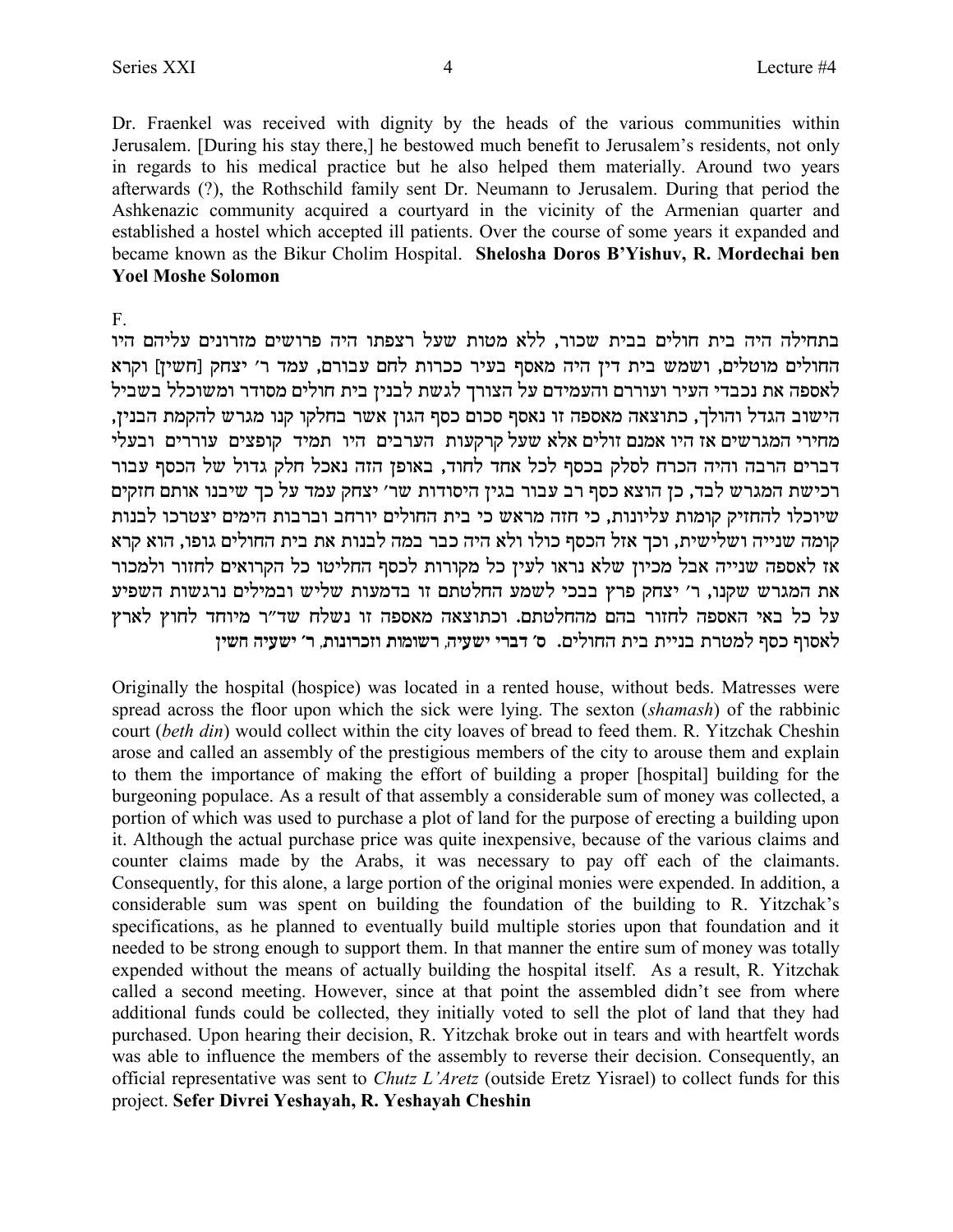#### II. *Torah im Derech Eretz*

A.

, תנו רבנן: ואספת דגנך, <sup>-</sup> מה תלמוד לומר <sup>-</sup> לפי שנאמר: (יהושע א׳) לא ימוש ספר התורה הזה מפיך יכול דברים ככתבן? תלמוד לומר: ואספת דגנך ־ הנהג בהן מנהג דרך ארץ, דברי רבי ישמעאל רבי שמעון בן יוחי אומר: אפשר אדם חורש בשעת חרישה, וזורע בשעת זריעה, וקוצר בשעת קצירה, ודש בשעת דישה, וזורה בשעת הרוח, תורה מה תהא עליה? אלא: בזמן שישראל עושין רצונו של מקום <sup>-</sup> מלאכתן נעשית על ידי אחרים, שנאמר: (ישעיהו ס"א) ועמדו זרים ורעו צאנכם וגו'. ובזמן ztq`e **(`"i mixac)** :xn`py ,onvr ici lr ziyrp ozk`ln Î mewn ly epevx oiyer l`xyi oi`y .'ebe jaie` z` zcare **(g"k mixac)** :xn`py ,oci lr ziyrp mixg` zk`lny `l` ,cer `le Ÿjpbc אמר אביי: הרבה עשו כרבי ישמעאל ־ ועלתה בידן, כרבי שמעון בן יוחי ־ ולא עלתה בידן. אמר להו רבא לרבנן: במטותא מינייכו, ביומי ניסן וביומי תשרי לא תתחזו קמאי, כי היכי דלא תטרדו .<br>במזונייכו כולא שתא. ברכות לה:

Our Rabbis taught: And thou shalt gather in thy corn. (Deuteronomy 11:14) What is to be learnt from these words? Since it says (Joshua 1:8), "This book of the Torah shall not depart out of thy mouth," I might think that this injunction is to be taken literally. Therefore it says, "And thou shalt gather in thy corn", which implies that you are to combine the study of them, i.e. with a worldly occupation. This is the view of R. Yishmael. R. Shimon b. Yohai says: Is that possible? If a man ploughs in the ploughing season, and sows in the sowing season, and reaps in the reaping season, and threshes in the threshing season, and winnows in the season of wind, what is to become of the Torah? No; but when Israel perform the will of the Omnipresent, their work is performed by others, as it says (Isaiah 61:5), "And strangers shall stand and feed your flocks. etc.," and when Israel do not perform the will of the Omnipresent their work is carried out by themselves, as it says (Deut. 11:14), "And thou shalt gather in thy corn." Nor is this all, but the work of others also is done by them, as it says (Deuteronomy 28:48), "And thou shalt serve thine enemy etc." Said Abaye: Many have followed the advice of Rabbi Yishmael, and it has worked well; others have followed R. Shimon b. Yohai and it has not been successful. Rava said to the Rabbis [who studied under him]: I would ask you not to appear before me during Nisan and Tishrei (the times of the grain harvest and the grape and olive harvest and pressing) so that you may not be anxious about your food supply during the rest of the year. **Berachos 35b**

### B. **"I have set the L-rd always before me." (Psalms 16:8)**

GROSVENOR GATE, PARK LANE, LONDON, Wednesday, 15 of Ab*,* 5634 (1874)

"Peace, peace to the chosen of the people, whose light is in the law of the L-rd; my soul loves according to their worth and dignity. May the E-ternal bless them. May their reward be complete from L-rd, the G-d of Israel, and may their eyes behold the glory of the rebuilding of Aree-el.

"To the REV. the HAKHAM BASHI, and the representives of the several Hebrew Congregations in the Holy City of Jerusalem.

"GENTLEMEN : It has ever been my earnest desire, since I first had the opportunity of becoming acquainted with the state of great poverty and distress that prevail among you, to ameliorate your condition and cause salvation to spring forth in the Holy Land by means of industrial pursuits, such as agriculture, mechanical work, some suitable business, so as to enable both the man who is not qualified to study, but is fully able (by his physical strength) to work, as well as the student, who, prompted by a desire to maintain himself by the labor of hands, may be willing to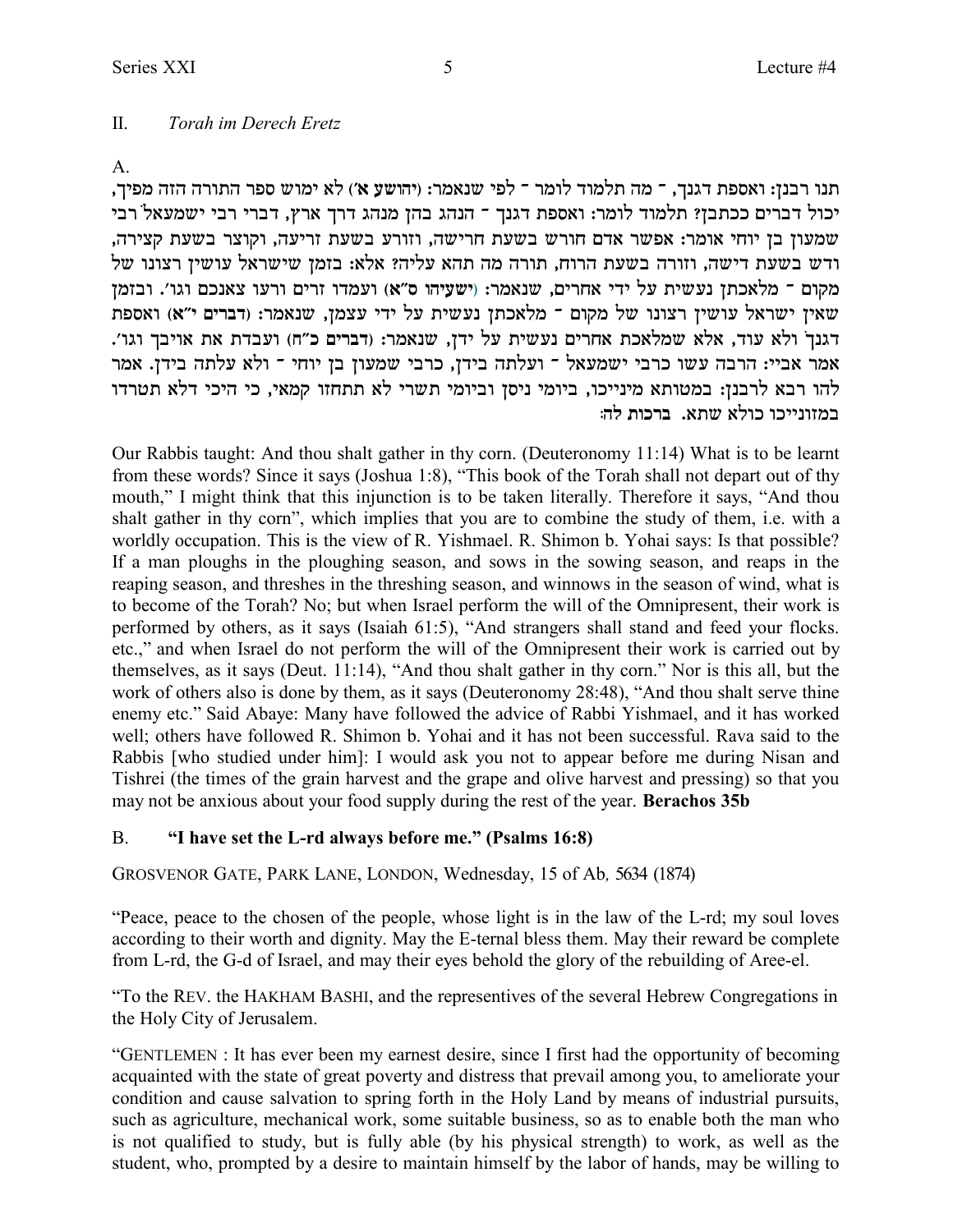devote the day to the work necessary for the support of his family, and the night to the study of the Law of G-d, to find the means for an honorable living. Already, in the years 5599 (1839) and 5626 (1866), I entreated you to assist me with your wise judicious counsel, and begged of you to point out the right path. I then forwarded to you statistical and agricultural forms, to enable you to record therein all the information required, and you most cheerfully complied with my request, and gave me all the particulars referring to these subjects. I, on my part, made known to all my friends and acquaintances the information I received from you; but, unfortunately, for various unaccountable causes, I met with little success, and your condition remained the same as before. Having again this year noticed all the troubles and hardships you had to undergo from scarcity of bread, and from want of means to procure it, I thought I would try again, now for the third time, to ascertain whether any of your suggestions regarding the best mode of ameliorating your condition, either by agriculture or by mechanical work, within or without the house, or some suitable business pursuits, if clearly and distinctly set forth to our brethren, might not, under present circumstances, be more favorably received, and induce them more readily to hasten with their succor to a most deserving class of people, so as to procure lasting comfort among you. Let me, therefore, entreat you to fully acquaint me with your views on this subject; point out to me what I am to do in order to hasten thereby the cause of bringing salvation into the land. Consider well which is the proper path appearing most clearly to you to produce the remedy you stand in need of. By doing so you will comply with the wishes of your brethren, who love and kiss, as it were, the dust of the Holy Land. Be strong and of good courage. Do not say, "Our words are of no avail," but send speedily a reply to him who holds you in great esteem, and prays for the welfare of his people. **Letter from Sir Moses Montefiore to the Jewish Community of Jerusalem, 1874, Quoted in Moses Montefiore by Lucien Wolf, pp. 223-224**

C.

, על דבר אשר איותה נפשו, שיתלמדו פה נערי בני ישראל כתב ולשון העמים, אם כי ידענו את לבבו כי לטובת עמו ידרוש, אולם לפי ידיעתנו את בירור הדבר, חובה מצאנו להודיע לאדונינו השר, הנה ידוע לכל אחב״י כי האנשים העוזבים את משפחתם וארץ מולדתם ודרך פרנסתם שמה, כל מזימת נפשיהם הוא לישב בארץ הקודש על התורה ועל העבודה, וכל אחד ירגיל את בניו לדרכי התורה **ixeitihpen dyn xydl miyextd w"wn zxb`** .epizea` epl eligpd xy`

This is in regards to that which your soul desires, that the local Jewish children should learn to read and write foreign languages. Even though we realize that you only want that which is best for your people, however, according to our understanding of the situation, we feel duty bound to inform, our noble master, the following: Every one of our Jewish brethren knows that those people who forsook their families, the land of their birth and their means of livelihood to dwell in the Holy Land, did so with the sole purpose of devoting their lives to the study of Torah and Divine service and to guide their children on the path of the Torah which their forefathers bequeathed them. **Letter sent by the community of the Perushim to Sir Moses Montefiore, quoted in Mara D'Ara D'Yisrael, Yosef Mosheh Gerlitz, p. 93**

III. The Czar and Russian Jewry

A. "I have the pleasure to inform you that, with the blessing of G-d, I have had the opportunity of pleading the cause of our brethren in this Empire before the mighty monarch. On Thursday I was honored with an audience by the Emperor, was most graciousy received, and all my statements listened to most patiently. His Majesty said I should have the satisfaction of taking with me his assurance and the assuranees of his ministers, that he was most desirous for the improvement of my coreligionists in his Empire, and that object engaged his attention at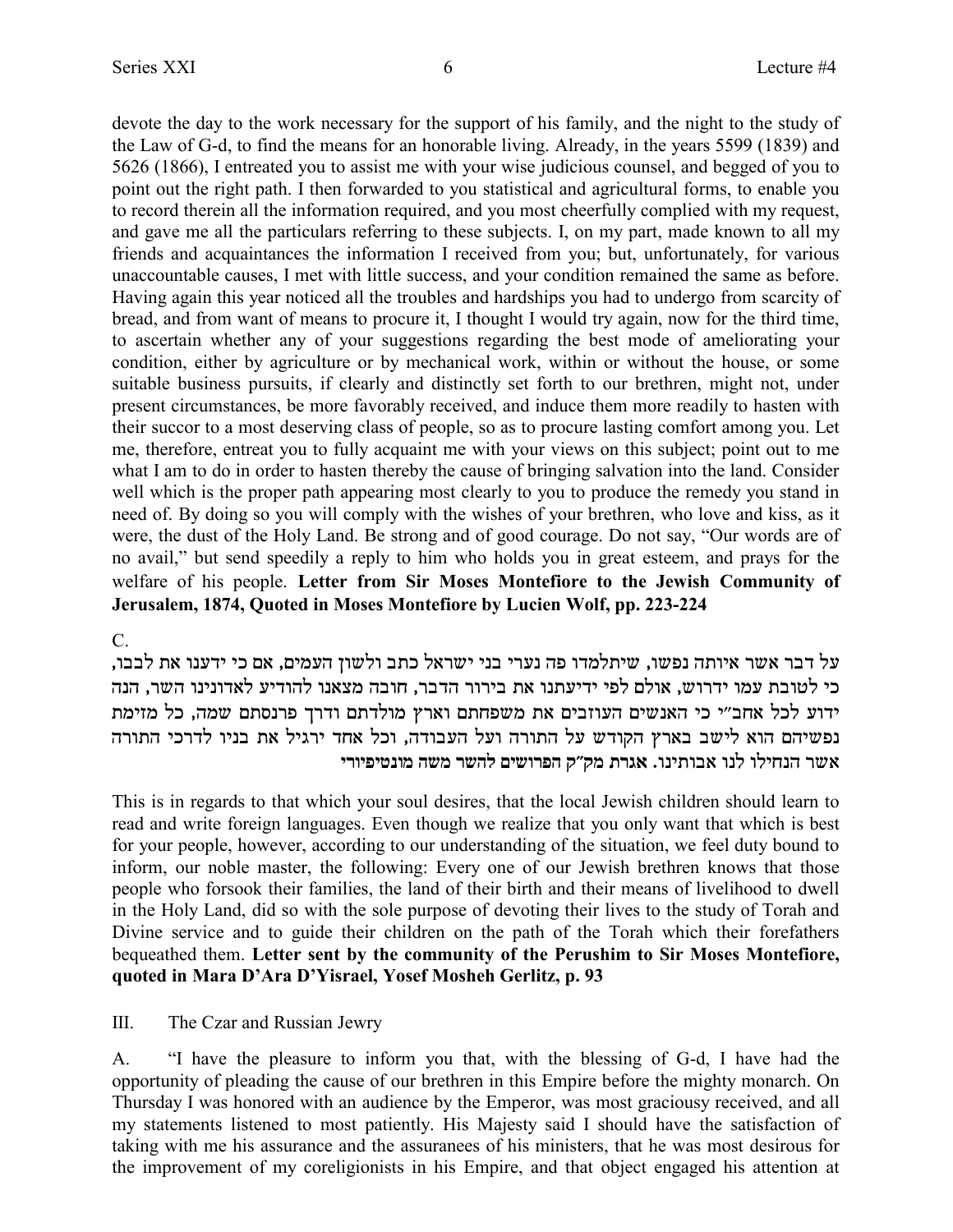present. His Majesty intimated a desire that I should visit my brethren in those towns in which they were the most numerous, and he would put me in communication with his ministers." **Letter from Sir Moses Montefiore describing his meeting with the Czar**

B. "Tomorrow, please G-d, I proceed on my visit, in compliance with the desire of his Imperial Majesty, to several towns in which the Jews principally reside. After witnessing their situation, I have the assurance of the Ministers that any report or suggestion that I may think proper to make shall have their earnest attention, and a promise that my letter shall be placed in the hands of the Emperor himself. I have had long and frequent intercourse with the principal Ministers on the subject of the unfortunate condition of our coreligionists in this Empire; **and I feel confident that there is a great desire for their improvement**, but I fear there is the greatest poverty among them. The most likely remedy for this evil would be their employment in the cultivation of land and the establishment of manufactories; these pursuits require capital, which. I apprehend, it will be difficult to raise in this country. I have been much pleased with the two Synagogues, which I have had the gratification of attending during the holidays, with the consent of His Majesty, who was graciously pleased afterwards to inquire if I was satisfied with them. Both buildings were crowded with Jewish soldiers; and it was a gratifying sight to witness their orderly conduct and great devotion. The *Hazanim* were soldiers, and the prayers, *Parasa* (Parsha, i.e *Krias HaTorah*), etc., were extremely well read and would have done credit to any Synagogue in London." **Letter from Sir Moses Montefiore to a friend in London, written on the 20th of April, 1846**

C. "There is much to be done in Poland. I have already received the promise of many of the *Hasidim* to change their fur caps for hats, and to adopt the German costume generally. I think this change will have a happy effect on their position, and be the means of producing a good feeling between their fellow-subjects and themselves. - I have received the assurance of many that they would willingly engage themselves in agriculture if they could procure land, and his Highness the Viceroy is desirous that they should do so. I therefore hope that those Jews in this kingdom who have the ability to purchase land (which I am told is very cheap) will employ their brethren in its cultivation. Our coreligionists are most willing to work; They are good masons, bricklayers, carpenters, etc, and of course tailors, shoemakers, bootmakers, weavers, etc. I was pained to see how some labor for a bit of bread. There were thousands of them on the roads breaking stones and truly happy when they could get even that humiliating employment. The Jewish schools are most deserving of commendation, the females are quite equal in talent to the males." **Letter from Sir Moses Montefiore to a friend in London, written in Warsaw, Poland, on the 20th of May, 1846**

D.

: תנא משמיה דרבי מאיר: מפני מה נתנה תורה לישראל <sup>-</sup> מפני שהן עזין. תנא דבי רבי ישמעאל ודברים לג) מימינו אש דת למו . . . איכא דאמרי: דתיהם של אלו אש, שאלמלא (לא) נתנה תורה) לישראל אין כל אומה ולשון יכולין לעמוד בפניהם. והיינו דאמר רבי שמעון בן לקיש: שלשה עזין .<br>הז: ישראל באומות, כלב בחיות, תרנגול בעופות. ביצה כה

A Tanna taught in the name of R. Meir: Why was the Torah given to Israel? Because they are fierce and bold (*chutzpa*). The School of R. Yishmael taught: 'At His right hand was a fiery law unto them'; (Deuteronomy 33:2) the Holy One, blessed be He, said: . . . The laws of these are like fire, for had not the Law been given to Israel no nation or tongue could withstand them. And this is what R. Shimon b. Lakish said: There are three distinguished in ferocity and boldness: Israel among the nations, the dog among animals, [and] the rooster among birds. **Beitza 25b**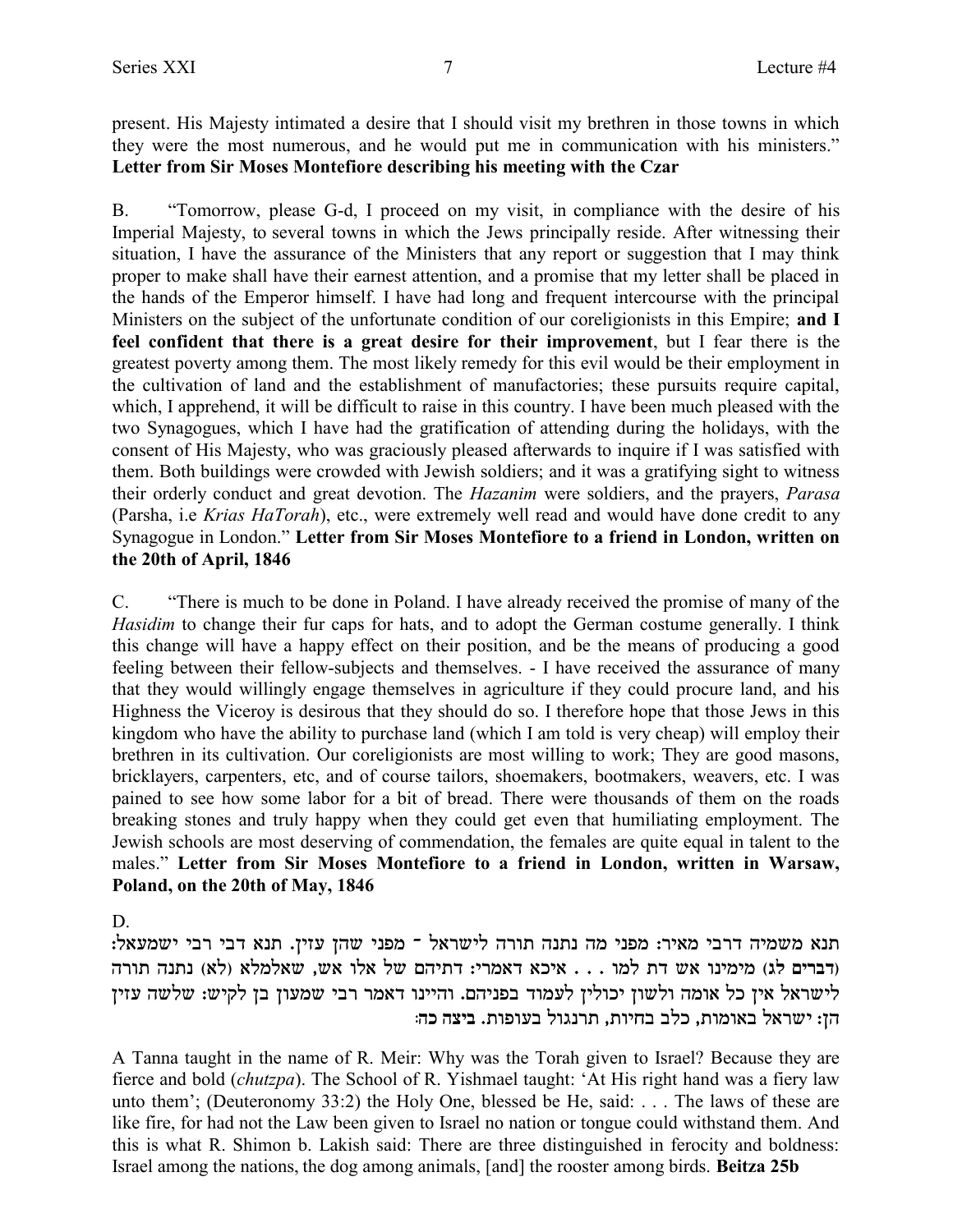E.

# f:i **h: הֹפֵר גּוּמֵץ בּוֹ יִפּוֹל וּפֹרֵץ גַּדֵר יִשְׁבֵנּוּ נַחֲשׁ. קהלת י<sub>ּ</sub>ח**

He who digs a pit shall fall into it; and whoever breaks a hedge, a serpent shall bite him. **Ecclesiastes 10:8**

## אף הוא ראה גולגולת אחת שצפה על פני המים. אמר לה. על דאטפת. אטפוך. וסוף מטיפיך  $\alpha$ יטופון: אבות ב**:**ו

[Hillel] also saw a skull floating on the face of the water. He said to it: Because you drowned others they drowned you, and the end of those that drowned you will be that they too will be drowned. **Avos 2:6**

F. "I have other motives that weigh with me. There are countries in which the Jews are still subject to persecution and oppression. Twice within the last three or four years has a British subject, distinguished for his benevolence and philanthropy, Sir Moses Montefiore, repaired to distant lands, in the hope of mitigating the hard lot of the suffering Jews. He repaired to St. Petersburg for the purpose of imploring mercy towards the Jews in Poland. He repaired to the East for the purpose of relieving, if possible, the Jews in Palestine, from shameful wrongs, perpetrated on the pretext that they murdered Christian children in order that their blood might be available for the Passover. He carried with him letters of recommendation from British Ministers, certifying his high character for integrity and honor, and the purity of the motives by which he was actuated. How much more persuasive would those letters have been if they could have announced the fact that every ancient prejudice against the Jews had been extinguished here, and that the Jew was on a perfect equality, as to civil rights, with his Christian fellow-citizen." **Speech made by Sir Robert Peel, of the Conservative Party, in December of 1847, on behalf of granting Jews the right to be sworn in as members of Parliament** 

G. PARIS: August 25th, 1847.

"SIR: The King has sent to me a letter, addressed by you to him on the 9th of this month, on the subject of the prejudice which unhappily prevails against the Israelites in the East, and which accuses them of using human blood in their sacrifices. You express a wish that the agents of His Majesty in the Levant shall not only be restrained from contributing in any way to uphold such a prejudice, but that they shall employ every means in their power to discountenance and refute it. The King's Government regards the imputation in question as false and calumnious, and its agents are generally too enlightened to make themselves the organs of it. The Government regrets and censures it in the most express terms. This it is eager to do in the case to which you refer, relative to a Christian child at Damascus, who had disappeared in April last, and the accusation which the agent of the French Consulate did not scruple to prefer on that subject to the Pasha against the Jews. No direct information having been received on that subject, I have called for explanations from the King's consul at Damascus, directing him, if the case as reported to you be correct, to express on my part the severest censure of the conduct of the individual, who, on a mere report, should cast such imputations on a whole people. Accept, sir, the assurance of my most distinguished consideration. Guizot."

### **Letter from Francois Pierre Guillaume Guizot, Chief Minister to King Louis Philippe of France, to Sir Moses Montefiore**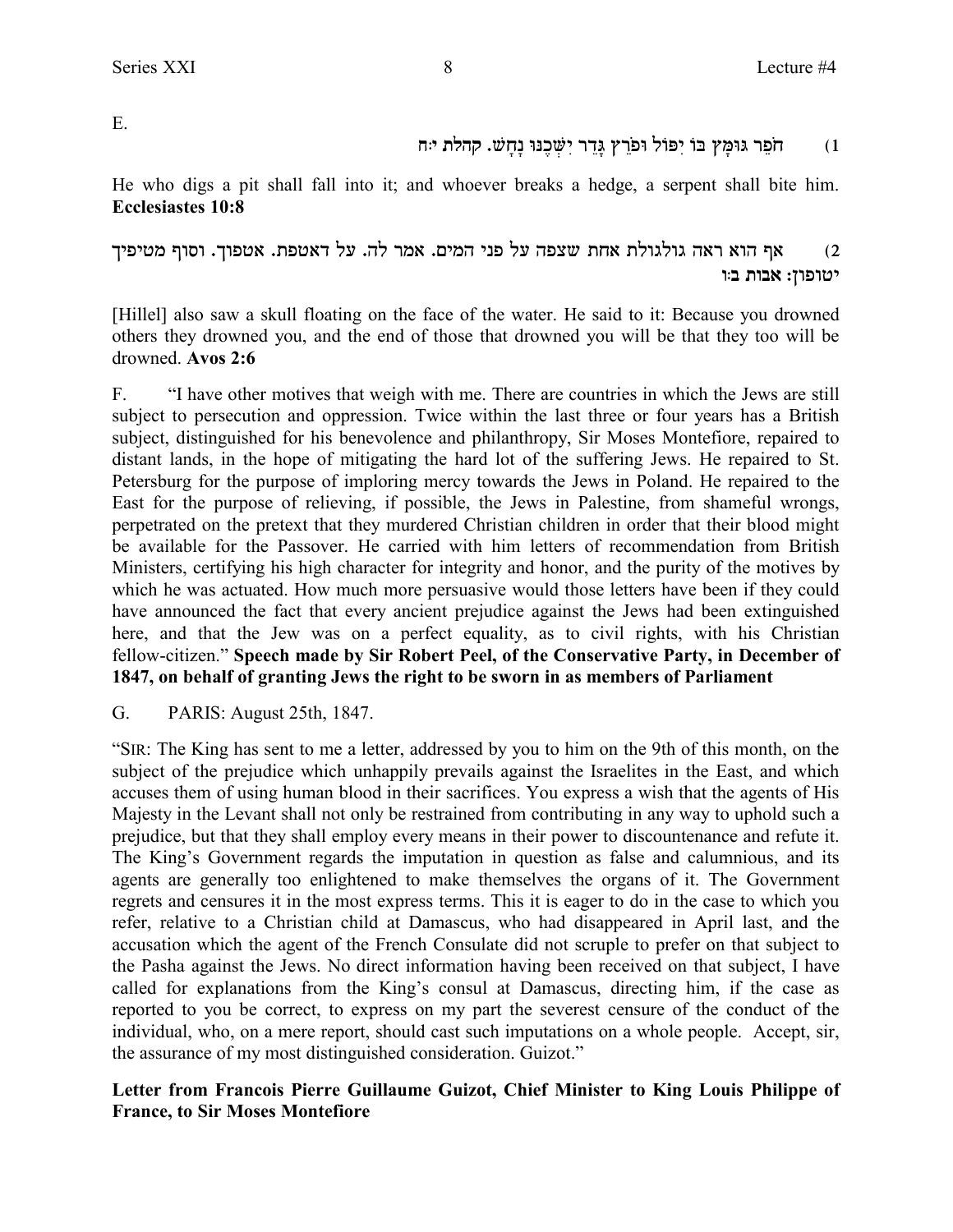#### IV. Sir Moses Montefiore's Great Love of Eretz Yisrael

A. While staying in Constantinople, [Rabbi Samuel Salant] became acqainted with the most famous of Jewish philanthropists, Moses Montefiore, who came there about the ritual murder of which the Jews of Damascus were accused, known as the עלילת דם בדמשק. Sir Montefiore soon learned to appreciate the wisdom of the then still young Rabbi Samuel and thereafter, Sir Montefiore did not do anything of importance without the consent of Rabbi Salant. Rabbi Salant and Sir Montefiore became acqainted while praying in the same synagogue with Rabbi Salant and his companion, the aged scholar Rabbi Moses Rivlen, known as המגיד משקלאוו. He began to inquire about them, and was told that they are scholars of very high standing, and are on their way to the Holy Land. His interest in them became still greater in the meantime the holiday of Succoth came and Sir Montefiore invited the distinguished sojourners to his tent and a great friendship arose. **Rabbainu Shmuel Salant by Rabbi Nosson Nota Salant (original English version)**

B. When Sir Montefiore visited Jerusalem for the second (sic, actually fifth) time, in the year 5617, he paid a visit to Rabbi Salant and presented him with a silver cup, very artistically engraved, at one side of which a poem was inscribed, "A present from Sir Montefiore to his **best** friend, Rabbi Salant." The cup is to be seen at the archives of the "Hilfsverein" in Berlin. When Sir Montefiore went to visit the city of Hebron and the tombs of the Patriarchs there, מערת המכפלה, he invited Rabbi Samuel to go with him. Coming there, the governor of the city gave a reception in his honor and at that special gathering, Sir Montefiore demonstrated to those assembled his great love and admiration for Chief Rabbi Samuel Salant. This caused him to be thereafter respected by the officials of the Turkish government and to this may be largely attributed his remarkable success in conducting the Jewish community in Jerusalem, when he was its acknowledged head. This also helped him to obtain from the government recognition for the Ashkenazim as an independent Jewish community. **Rabbainu Shmuel Salant by Rabbi Nosson Nota Salant (original English version)**

C. "The great regard which I always entertained towards our brethren in the Holy Land has now become, if possible, doubly increased, so that if you were to ask me, 'Are they worthy and deserving of assistance?' I would reply, 'Most decidedly.' 'Are they willing and capable of work?' 'Undoubtedly.' 'Are their mental powers of a satisfactory nature?' 'Certainly.' 'Ought we, as Israelites, in particular, to render them support?' 'Learn,' I would say, 'if your own sacred Scriptures do not satisfy you, from non-Israelites what degree of support those are entitled to who consecrate their lives to the worship of G-d. Go and cast a glance upon the numerous munificent endowments; upon the magnificent institutions; upon the annual contributions, not only in Jerusalem, but in every part of the world; not only by individuals, but by almost every mighty ruler on earth. Notice the war which had broken out within our recollection respecting a privilege of repairing a house of devotion, all for the sole object to support religion, and are we Israelites to stand back and say, "We are all practical men; let everybody in Jerusalem go and work. We do not want a set of indolent people who, by poring over books, teaching the word of G-d, think they are performing their duties in life, and wait for our support." The Jews in Jerusalem, in every part of the Holy Land, I tell you, do work; are more industrious even than many men in Europe, otherwise none of them would remain alive; but, when the work does not sufficiently pay; when there is no market for the produce of the land; when famine, cholera, and other misfortunes befall the inhabitants, we Israelites, unto whom G-d revealed Himself on Sinai, more than any other nation, must step forward and render them help—raise them from their state of distress. If you put the question to me, saying thus: 'Now we are willing to contribute towards